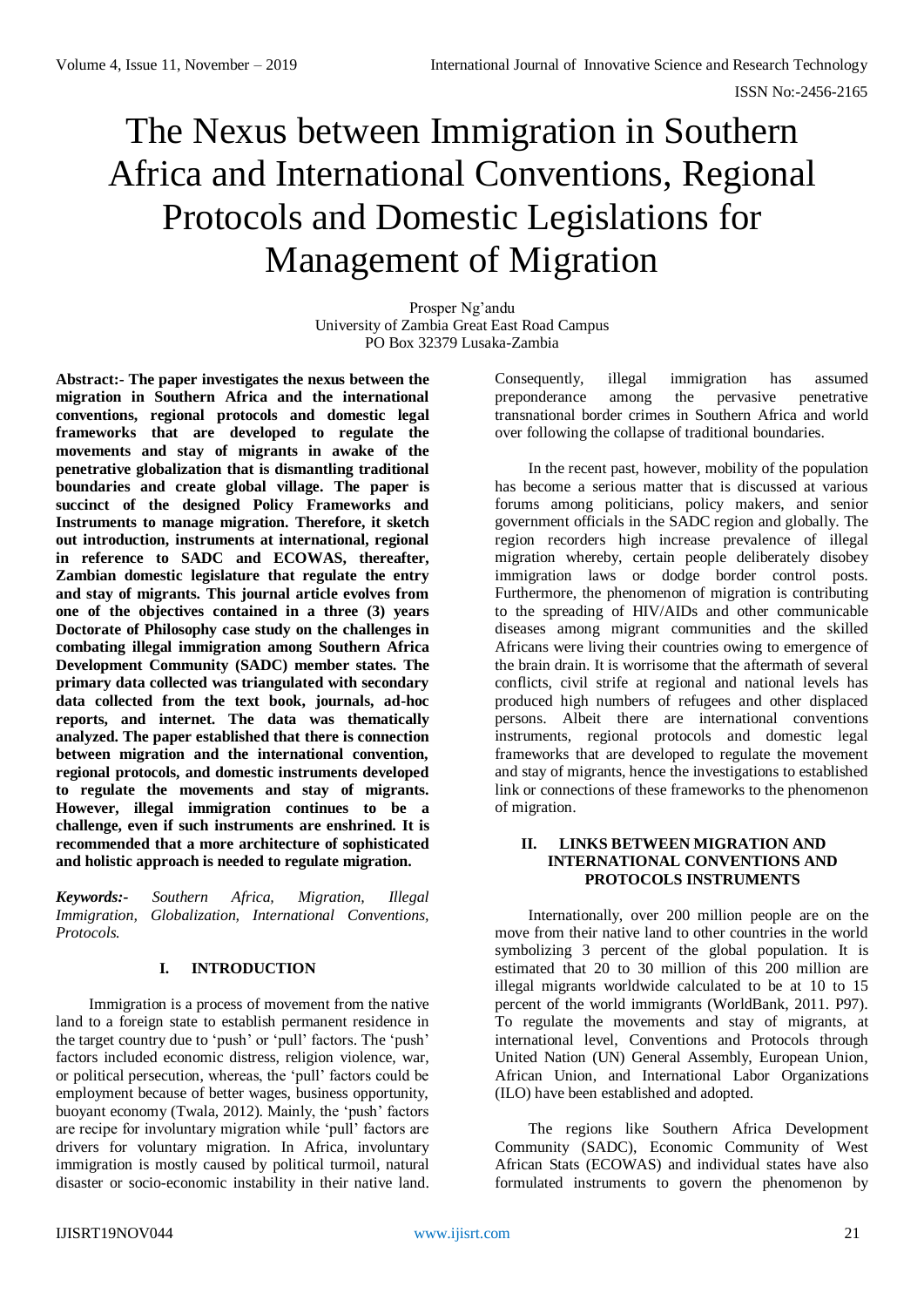providing protection of human rights for migrants and maintain laws and security of the state party. The establishment of conventions, protocols, regional and domestic frameworks is driver to contextualize the flow of migration.

### *A. International Instruments*

 *The 1951 Convention Relating to the Status of Refugees and it's The 1967 Protocol Relating to Status of Refuges*  In July 1951, it became imperative in the aftermath of World War II that refugees particularly those of European origin ought to be regulated, controlled and protected. The Convention was crafted under the UN outline the limitation of application with the deadline focused particularly on persons that became refugees due to effect of happenings sooner than 1<sup>st</sup> January, 1951 (Ogata, 2015). However, while UN Conference was still in session, it was realize that the Convention was of universal in application and would cause complication if it remained by targeting particular persons, hence amendments were done and addendum Final Act, Recommended 'E' was annexed. The Article 2 of 1951 Convention mandates all refugees to abide by the laws and regulations which enshrined in the particular country they are found and ensure that public order is maintained. The Convention spells out who is the refugee, what treatment should be accorded to them by the state where such refugee are found and rights of individual seeking asylum and responsibilities of a particular state deciding to grant asylum.

In 1967, a protocol on the status of refugees was crafted and adopted with 146 countries that party to the protocol. The two thus; 1951 Convention and 1967 Protocol remain the comprehensive instruments aimed at safeguarding the fundamental rights of refugees and facilitate their stay in the country where they are accorded asylum. The successes of the two instruments depend on the effective implantation of the state party. There, however, a challenge of legal impediment to incorporate the two, Convention and Protocol into national law owing to lack of specific legislature (UNHCR, 1989).

## *The 1990 International Convention on the Protection of the Rights of All Migrant Workers and Members of their Families*

Later, in 1990 there was a realization of the value of migration and the effects it posed to international community in a number of states. In that connection, the UN General Assembly on 18 December, 1990 adopted an international Convention on the Protection of the Rights of All migrant workers and members of their families. This was in the backdrop of mistreatment of migrant workers who are engaged in remunerated activities in foreign countries. The nexus of migration with international instruments is explicit in Article 5 of the Convention (a) 'migrants and their families are considered documents or regular if they are authorized to enter, to stay and engage in remunerate activity in the state of employment pursuit to the law of that state and to international agreement to which the state is a party; (b) are considered as non-document of

in an irregular situation if they do not comply with the conditions provided. Migrant workers and their families are expected to follow the laws of the country they enter and stay while the state party has a responsibility to ensure that their rights are protected'.

Article 8. elaborates rights of freedom of migrant workers and their families to leave any state whenever they opted including their native land without any restriction except those provided by law aimed at protecting national security, morals, public order, the rights and freedom of others. The successful implementation of this Convention, can be a document on a shelf, unless the state parties apply vigour to it and migrants are develop a stimuli to acquire necessary valid migrations travel and employment documents to avoid being in confrontation with the law of the land. The state party also labor laws ought not to segregate any one basing on race, creed, or nationality be flexible to accommodate all as long as the law permits in the labor sector and uphold the human rights.

 *The 2000 Protocol to Prevent, Suppress and Punish Trafficking in Persons, Especially Women and Children. One of the Selected Articles of the Protocol States (UN Human Rights, 2000): Article 9 Prevention of Trafficking in Persons*

The Conventions and Protocols on the status of refugees and protection of migrant workers The protocol is a supplementary to UN Convention against the transitional organization crime and mandates all states who are party to the Convention to develop comprehensive policies and measures that would ensure that trafficking in human is combated by establishing meaningful policies and measures that shall facilitate the State party's need to conduct research on the subject, media campaigns, social-economic initiative with a view to negate and combat trafficking in person.

The state policies should also ensure that Article 11, total control and security and the borders to prevent the vice while respecting the free movement of people. The state party need to formulate domestic legislature and other relevant policies to monitor the transport used by commercial curriers are not used a model in committing offences of trafficking in human, if so sanction must be melted.

Similarly, Southern Africa member states monitor and regulate the movement of persons in pursuit with the International Labor Organization (ILO) legal instruments which developed to ensure that the rights of labor migrants are respected and protected. The ILO Convention of 1949 relating to labor migration for employment mandate all state parties to establish viable conditions of service for any migrant worker intended to be recruited regardless of nationality. Furthermore, the migrant worker should not be denied access to justice and social security. No 143 supplementary of 2011 Convention provides rights of Decent Work for Domestic Workers (UN DESA/PDIM Report, 2013).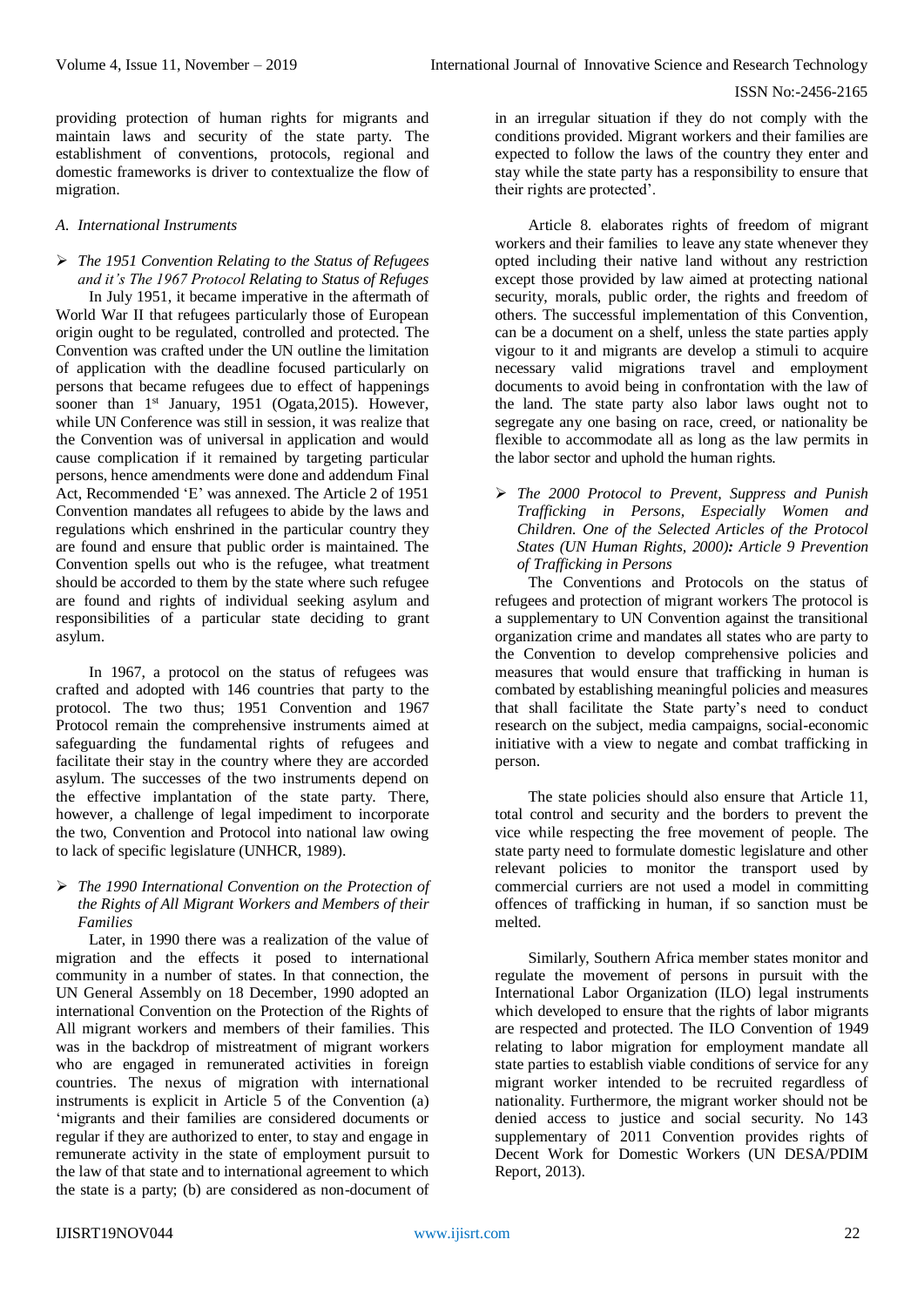#### ISSN No:-2456-2165

### *B. Africa Union Protocols*

The earliest continent to develop a legal regime on migration is Africa. Abebe (2017) points out that in awake of the challenges confronted by the great numbers of African with refugees who were running away from conflicts ensued by anti-colonial struggles, the African Union (AU) formerly Organization of African Unity (OAU)), propagated a regional convention on refugees with a view to address the phenomenon. In 1969 OAU established first regional refugee convention in the world and the only relevant binding instrument in the developing world called Convention Governing the Specific Aspects of Refugee Problems in Africa.

To effectively tackle migration in 1991, Treaty of Africa Economic Community was developed with three fold objectives. Firstly, it gave credence to the Regional Economic Community (REC); secondly, establishment of RECs in regions which lacked; and thirdly, systematize policies for the setting up of EAC. The Abuja Treaty is relevant and significant legal framework in relation to migration in Africa as it championed the development through the free movement of person and capital and attained regional integration (Abebe, 2017).

In 2006 Africa felt the wave of globalization and the atrophy social-economic, decay political, dwindled environmental conditions, therefore, AU had to strategies on the migration and adopted African Common Position on Migration and Development as primary framework together with Migration Policy Framework.

Indeed the Migration Policy Framework was more critical and comprehensive covering nine key topical migration areas thus; illegal migration, labor migration, forced displacement, internal migration, partnership, border management, migration data, inter-State cooperation, as well as migration and development. The AU to regulate forced migration and voluntary migration in Africa has adopted a number of policy instruments and legal frameworks focing on economically integration as per Abuja Treaty. Achiume & Landau (2015) argue that policy document mandating AU member states lacks legal binding among members even though member states are mandated to foster the international Law. Besides, the frame has weakness in terms of conceptual, political facets and institution fundamental.

There is no institutional mechanism in place by neither the African Common Position nor the Migration Policy Framework to monitor or guide the compliance of the content by AU member states. As such, member states cannot be held accountable within these frameworks, and even those states committed to implementing the frameworks must do so without much-needed guidance and support at the level of the AU. As a result, an important next step is for the AU to move towards establishing an institutional mechanism that would provide the necessary guidance and accountability measures necessary to achieve the vision it lays out in its existing policies (Achiume & Landau, 2015, p. 3).

Convention ISS (May, 2015) states that 45 out of 54 AU member states ratified the Refugee Convention which is one of the major instrument and framework developed to manage the problems of refugees in Africa. The AU has enacted and adopted numerous legal frameworks and instruments that were being used to govern migration inter alia; the 2006 Declaration of Ouagadougou on Refugees, Returnees and Displaced Persons of 2006. The International Conference on the Great Lakes Region's Protocol on the Protection and Assistance to Internally Displaced Persons, the 2006 African Union Joint Africa– European Union Declaration on Migration and Development, and the Ouagadougou Action Plan to Combat Trafficking in Human Beings, Especially Women and Children (Convention ISS, 2015).

#### **III. RELATIONSHIP BETWEEN REGIONAL LEGAL INSTRUMENT AND MIGRATION**

## *A. ECOWAS 1979 Protocol: Free Movement of Persons and Right of Residence and Establishment*

ECOWAS regulate the movements of foreign nationals in the region under the protocol adopted in 1979 on the Free Movement of Persons and the Right of Residence and Establishment (ECOWAS Commission, 2008). The Article 59 mandates the member state to permit persons in the community the right to entry, residence and establishment and adhere to other Conventions and Protocols on the regulations of migration under UN, ILO and AU like UN General Assembly Resolution No 60/277, the Tripoli Declaration of 2006 and 1969 OAU Convention on the Status of Refugees in Africa.

## *B. SADC Regional Migration Instrument*

In an effort to eliminate cross border control among citizens in SADC member state and provide visa free, in 1995 SADC drafted the first protocol on the free movement of people. However, the protocol heavily receive critique among member states particularly Botswana, Namibia and South Africa fearing that they are most desirable destinations in Southern Africa due to their attractive gross domestic product (GDP). Following such skepticism the member state made revision to the protocols and suggested for a gradual implementation of the protocol to include right to reside in any member state and right to employment. Meanwhile, the protocol faces impediments for successful implementation ranging from delay harmonization of documents and policies, certain member states take too long for the passport to issue. It is an disputable fact that the major instrument relating to migration in SADC is the Protocol on Facilitation of Free Movements of Persons drafted in 2005, though other scholars put into account the South Africa's bilateral Agreement with neighboring countries as also the second instrument in SADC on migration management.

Labor Migration Policy Draft (2013) pointed out that migration labor in SADC suffer regional policy regulation. The member states regulate migration labor through domestic crafted national legal framework and most of the have not ratified the international labor migration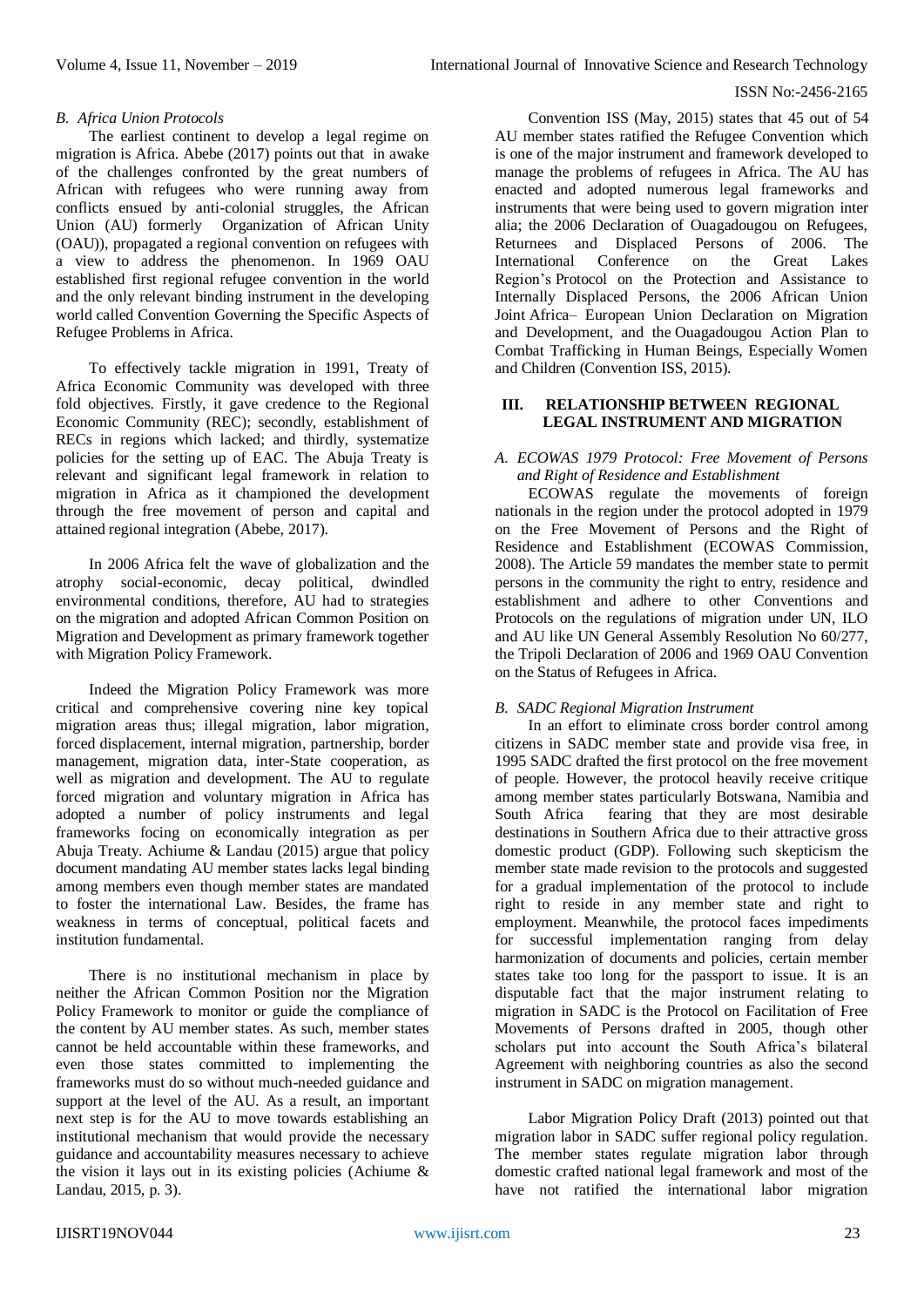ISSN No:-2456-2165

conventions (Bamu, 2014). To ascertain the nexus of SADC regional instrument with migration, it is significant to establish the congruence the instruments have with

international instrument of migration among them C097, C118, C143, C157 and ICMW.

| Country             | <b>Migration Convention</b> |                |                |                |                |
|---------------------|-----------------------------|----------------|----------------|----------------|----------------|
|                     | C097                        | <b>C118</b>    | C143           | C157           | <b>ICMW</b>    |
| Angola              | $\blacksquare$              | $\blacksquare$ |                | $\blacksquare$ | $\blacksquare$ |
| <b>Botswana</b>     | $\blacksquare$              | $\blacksquare$ |                | $\blacksquare$ | ٠              |
| <b>DR</b> Congo     | $\blacksquare$              | 1/Nov/1967     | $\blacksquare$ | $\blacksquare$ |                |
| Lesotho             | $\blacksquare$              | $\blacksquare$ | $\blacksquare$ | $\blacksquare$ | $\blacksquare$ |
| Madagascar          | 14/Jun/2001                 | 22/Jun/1964    | $\blacksquare$ | $\blacksquare$ | ٠              |
| Malawi              | $\blacksquare$              | $\blacksquare$ | $\blacksquare$ | $\blacksquare$ | ٠              |
| <b>Mauritius</b>    | ۰                           | ٠              | $\blacksquare$ | $\blacksquare$ | 19/Aug/2013    |
| <b>Namibia</b>      | $\blacksquare$              | $\blacksquare$ | $\blacksquare$ | $\blacksquare$ |                |
| <b>Seychelles</b>   | $\blacksquare$              | $\blacksquare$ |                | $\blacksquare$ | 15/Dec/1994    |
| <b>South Africa</b> |                             |                |                |                |                |
| <b>Swaziland</b>    | $\blacksquare$              |                |                |                |                |
| Tanzania            | 22/Jun/1964                 | $\blacksquare$ | $\blacksquare$ | $\blacksquare$ | $\blacksquare$ |
| Zambia              | 02/Dec/1964                 | $\blacksquare$ |                | $\blacksquare$ | $\blacksquare$ |
| Zimbabwe            | $\blacksquare$              | $\blacksquare$ | $\blacksquare$ | ۰              | ۰              |

Table 1:- SADC States' Ratification of International Migration Convention Source: Bamu, 2014

From the table by Bamu (2014) shows that SADC member states were not willing to ratified international migration conventions particularly countries which are major destinations like Botswana, Namibia and South Africa. The Convention 97 on the migration employment only three (3) states ratified, the Convention 118 on the protection of the rights of All Migrant workers and their families on two (2) states ratified. This is an indication that SADC view these instruments of migration as a threat to security of their nations. It should be appreciated that a well regulated migration with the envisaged of policy and law with sophisticated approach would contributed to poverty alleviation, economic growth, employment and development.

Muneku (2016) postulate that SADC was in dilemma to regulate labor migration because of lack of policy framework. The rights by a foreign national to reside and be established in another Country which is also SADC Member State is remaining determined by the laws of individual states. However, the laws of most countries remain highly restrictive.

SADC member States regulate and monitor illegal/irregular immigrants using the existing domestic frameworks and policies. Since a very large part of illegal immigration involves surface crossing of international borders, it has been recommended that member states of SADC adopt a cooperative approach towards controlling illegal border crossing. In this respect, a Draft Protocol on the Facilitation of Movement of Persons in the Southern African Development Community was drafted in 2005. Currently, it provides a regional legal framework on migration in the SADC (SADC Labor Migration Policy, 2013) though the influx of illegal immigrants is still escalating.

The SADC regional framework on the migration lacks harmonization that can grant the retention of national sovereignty by member states over the governance of their immigration policies SADC Draft (2013). The SADC members are faced with illegal immigrants and the current domestic legislation and policies are based on the Southern Africa complex history of migration. Meanwhile, the question still rise as to what can be done to combat such